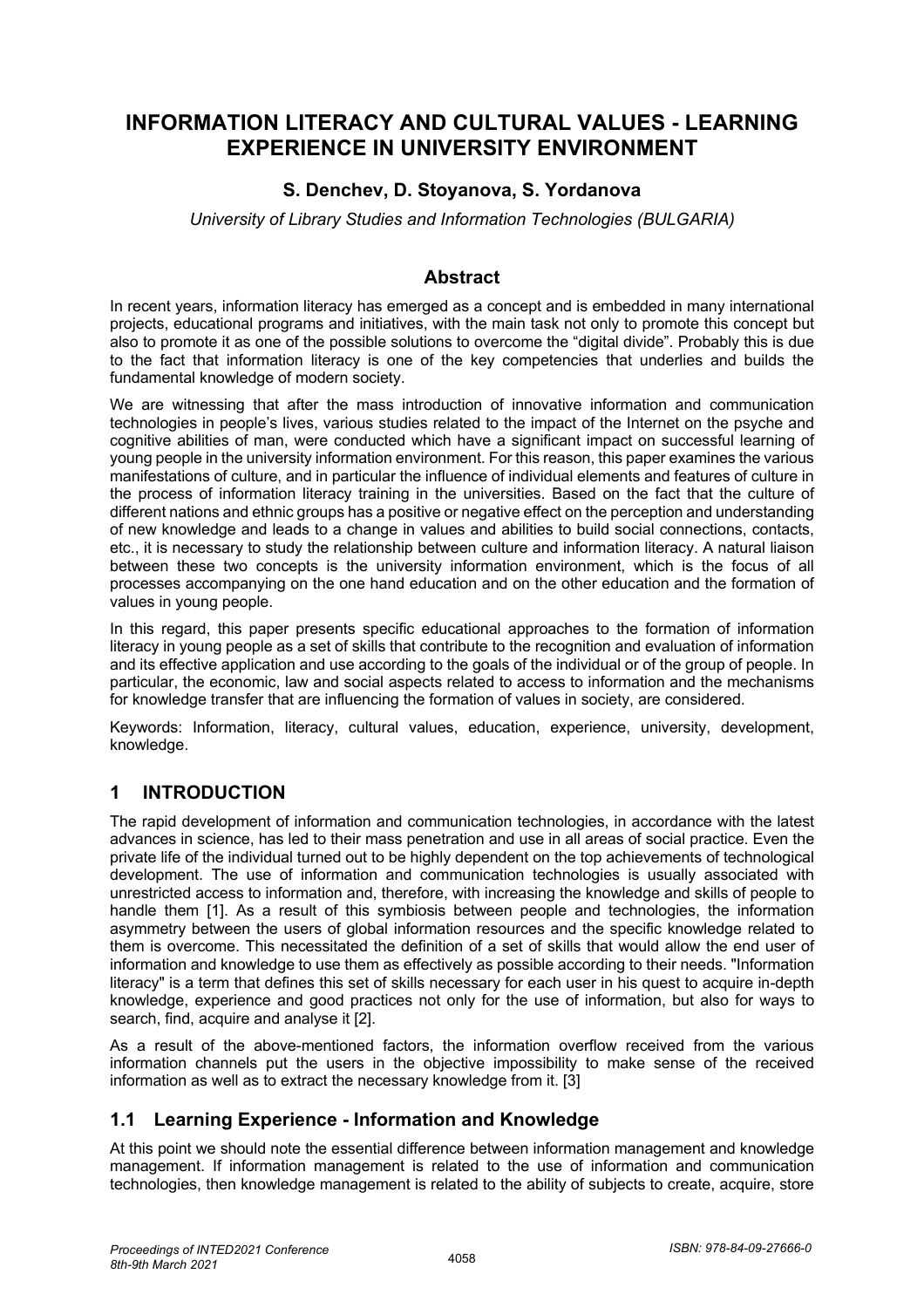and disseminate knowledge. In this regard, there is a wealth of literature on the definition of the term "knowledge management". In fact, it is a set of activities that aim to support the processes in a given environment, through the preservation of organizational knowledge and their rational use. The provision of knowledge, aimed at making the right decisions and achieving the desired (expected) results occupies a key position in this process [4]. The pyramid of knowledge, introduced by the American scientist Russell Acoff can be used for the essence of knowledge. It determines the hierarchy and the specific dependence of a group of components - data, information, knowledge, wisdom, where:

- the data: raw, unprocessed facts.
- information: all signals that enter a system from outside, are processed and used by it;
- knowledge: generally represents the accumulated information;
- and wisdom: as a combination of past experience and knowledge, reason and intuition, allows reasonable assumptions to be made about events that have not yet occurred, often answering the questions why, what, how, where, when. [5], [6], [7].

## **1.2 Culture and Cultural Values**

Naturally, there is also a strong determining factor, on which the ability to absorb knowledge and its perception and understanding is based, called 'culture'. It can be said that culture is part of wisdom and is formed on the basis of a successfully conducted information process. Based on this process, new knowledge is generated, whose dissemination further enriches the information space. [8]

The various manifestations of culture have a symbolic, communicative or informational character. Modern American anthropology is spreading the concept of the American anthropologist Clifford Geertz, who views culture as a system of symbols and intertwined meanings. Geertz believes that man is stopped by a network of meanings that he himself has woven [4], and this "network of meanings" is precisely culture, as a complex system of knowledge that allows people to orient themselves in the processes and events in the surrounding world. In this context, it is necessary to clarify the link between the concepts of "culture" and "information literacy".

The concept of "culture" is as important to human knowledge as the concepts of "gravity", "matter", "evolution", "society", "personality", etc. Originating in ancient Rome, the term "culture" means "farming" or cultivating primarily the soil, the land. It was not until the seventeenth century that the term acquired a spiritual connotation. It is used in the sense of "improving human qualities". A cultured person is educated, well-read, sophisticated in his behaviour. Since the beginning of the twentieth century, the word "culture" is associated mainly with fine literature, good upbringing, the possession of specific knowledge and skills. Thus, the term culture gradually began to develop more actively in the 1960s and is separated as an independent category and central idea of anthropology. This challenges culturologists and philosophers to begin to pay more attention to various aspects related to the concept of "culture" and its connection with other concepts such as "civilization", "spiritual activity", "creativity", etc.

The contemporary aspects of the relationship between "culture" and "information literacy" are expressed in the process accompanying the arrangement, analysis and systematization of the endless flow of information and knowledge about cultural phenomena in the surrounding world. In this way the methodological task is performed in all scientific researches. This process leads to the generation of new knowledge and further enriches the cultural and information collection of mankind [9], [10].

The most significant systemic division of culture is associated with its differentiation as material and spiritual. It is in the conceptual series, arising on the basis of the category of spiritual culture, that a social phenomenon is found, fixed by the concept of "information culture". Information activity refers to the system of spiritual activity and therefore information culture is a subsystem of the system of spiritual culture. Information culture is an integral part of culture. It is an essential aspect of the social nature of man, who is the link between information literacy and culture itself.

As a concept, information culture appeared in the middle of the twentieth century, as a natural continuation of the concepts of "information society" and "information civilization". The philosophical concept of culture is the methodological tool that introduces the concept of "information culture" in the system of categories of the theory of information activity.

To date, this term is subject to an increasing number of discussions in both scientific and in particular in the philosophical literature, which is another indicator of its relevance.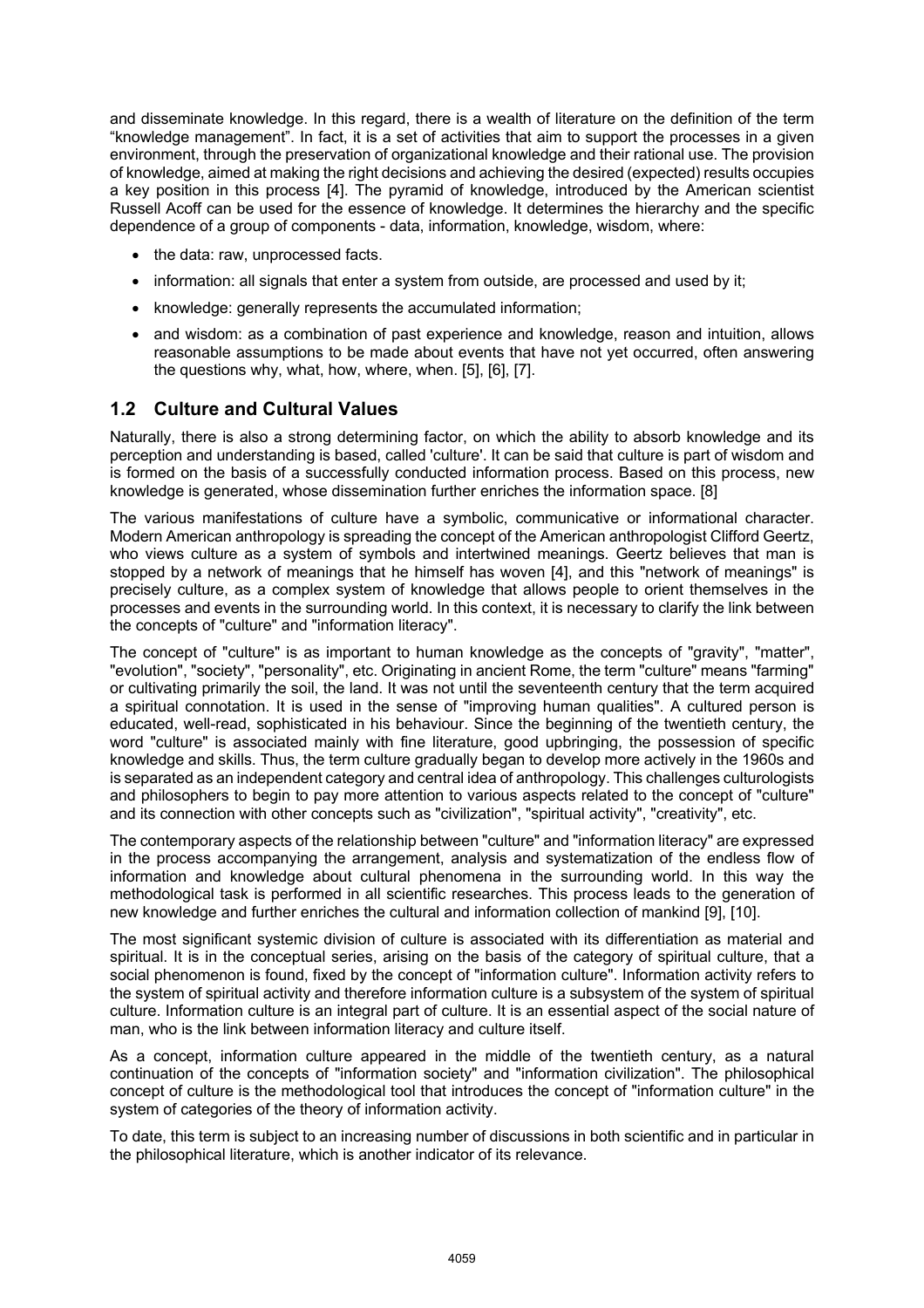For example, the Estonian culturologist Yuri Lotman believes that culture is characterized as a collection of all non-hereditary types of information, ways of organizing and preserving them, or more precisely "culture is a device that generates information" [5], [11].

## **2 METHODOLOGY**

### **2.1 Methodology of Information Literacy and Cultural Anthropology**

The rapid development of cultural anthropology in the late nineteenth - early twentieth century allowed a detailed study of the life and the way of living of the so-called primitive peoples. Like "civilized peoples", they also have a system of norms and values, expressed through the respective language, songs, dances, customs, traditions and behavioural rules, which help their life experience to be arranged and organized and their interactions to be regulated. Thus, a broader and more democratic view of the concept of "culture" is gradually adopted in science. Culture is already seen as a complex and multicomponent phenomenon, including hundreds of elements, features, forms and varieties. Currently, culture is studied by dozens of sciences and each of them chooses its own aspect, point of view and approach [12].

Human culture as an object of knowledge is multifaceted. Its various elements and components can be described by specific scientific disciplines, such as ethnology, cultural anthropology, philosophy, religious studies, sociology, history, etc.

Culture is a system of values, a world of meanings, a way of activity, a sphere of self-reproduction of an individual, a symbolic activity, a real and spiritual generalization of reality, but it is impossible not to see that both axiological and technological characteristics of culture are explicit definitions of human activity and of people themselves.

There are currently more than 500 definitions of "culture". These definitions are divided into several groups. The first group includes descriptive definitions, which identify culture with all kinds of activities, customs and beliefs. The second group includes those definitions that connect culture with the traditions or the social heritage of a specific society. Culture can be defined as a socially inherited set of practices and beliefs that determine the foundations of human life. The third group includes the definitions that define culture as rules, which help organize human behaviour. In other cases, scientists understand culture as a means of adapting society to the relevant natural environment, emphasizing the fact that culture is a product of human activity. Culture can also be treated as a set of forms of acquired behaviour, specific to a group or society. These forms of behaviour are passed down from generation to generation.

Hence the conclusion that the methodological potential should possess the approach, according to which culture is characterized as a productive existence [13].

## **3 RESULTS**

Social practice dictates the need to increase the level of knowledge, abilities and skills that are directly related to the acquisition, processing, storage and transmission of information and knowledge, as well as their use and application by man in life.

In this regard, the specific educational approaches for the formation of information literacy in young people as a set of abilities, contribute to the recognition and evaluation of information and its application and use according to the goals of the individual or of a group of people [14].

Effective approaches include:

- creating a model for information literacy training that develops the ability to think critically and evaluate the discovered information;
- development, integration and use of programs related to key information literacy skills;
- developing programs for information users of different ages to expand their information culture;
- evaluating the effective use of online information;
- developing the individual and collective ability to properly evaluate information;
- developing the abilities to quickly extract the implicit content in information.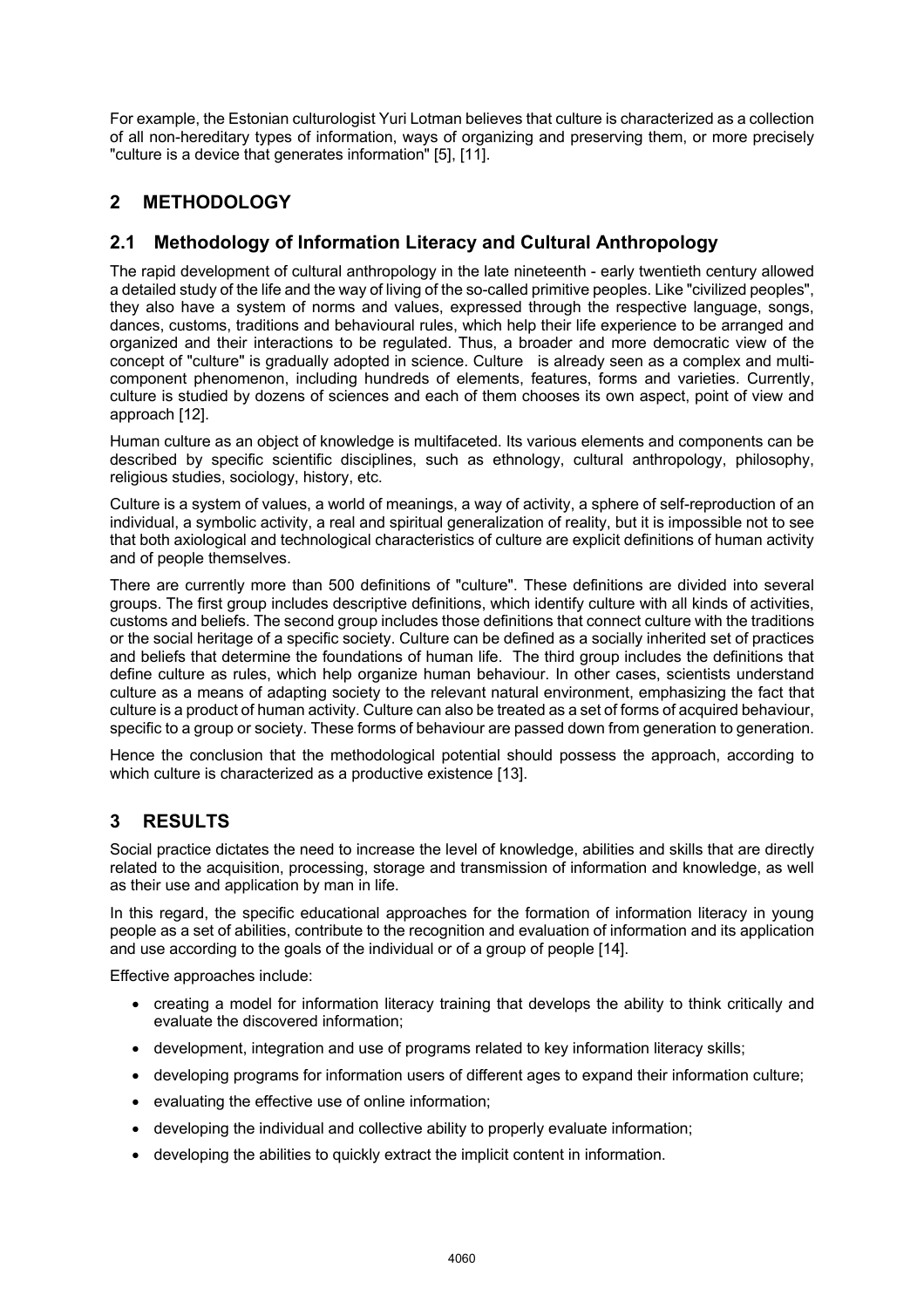## **4 CONCLUSIONS**

The creation of information culture is a priority task for every social group or organization. An essential condition for modern society is the training of competent, creative professionals skilled to apply new information and communication technologies in various fields of human development.

In this context, the problem of creating information culture arises, which determines the degree of information literacy in young people. The existence of information culture is of vital significance for man and society.

If, in the period preceding the advent of information society people relied on personally acquired information, today the dependence on the information that is acquired and stored in the information environment dominates. And its effective use is impossible without information culture.

The formation of information literacy among students in the process of their education, aimed at developing skills for an independent processing of information, establishing habits for searching, selection and rethinking of information, allows students to achieve their professional development [15].

Last but not least, the final assessment of the formation of information literacy in students is carried out by doing complex assignments, tests and individual tasks, which allows to assess the ability of students to perform complex, multicomponent tasks that may have different optimal solutions, their readiness for professional communication, their ability to find interdisciplinary links as well as the level of their creativity [16], [17].

Summarizing the data from the analysis, we can conclude that information literacy is closely related to the information culture of each and every society. It is formed by human activity and depends on the level of information culture of society.

## **ACKNOWLEDGEMENTS**

This research would not have been possible without the financial assistance of the following project: "A Conceptual Educational Model for Enhancing Information Literacy in an University Information Environment", financed by National Science Fund of the Ministry of Education and Science of the republic of Bulgaria with Contract № KP – 06 – Н35 / 10 от 18.12.2019, led by Prof. DSc Stoyan Denchev.

#### **REFERENCES**

- [1] D. Stoyanova "The role of young people in the process of implementation of new knowledge in practice", *EDULEARN19 Proceedings*, pp. 9456-9459, 2019
- [2] S. Denchev, *Information and Security*. Sofia: Za Bukvite O Pismeneh, 2019 [In: Bulgarian]
- [3] E. Savova, T. Varadinova, R. Yotova "Knowledge Institution: the Role of Libraries for Preservation and Socialization of Documentary Cultural Heritage", *EDULEARN18 Proceedings,* pp. 5709-5712, 2018
- [4] C. Geertz, *The Interpretation of Cultures*. New York, Basic Books, Inc., Publ., 1978
- [5] T. Trencheva, E. Zdravkova, "The necessity of intellectual property training in the media industry: survey results from practice*", INTED2020 Proceedings*, pp. 6617-6625, 2020
- [6] J. Lotman, Culture and Information. Sofia: Science and Art, 1992 [In: Bulgarian]
- [7] E. Tsvetkova, I. Pavlova, K. Aleksandrova. Universal contemporary information center conceptual model and role in community building, *EDULEARN18 Proceedings*, pp. 3946-3953, 2018
- [8] S. Denchev, T. Trencheva, E. Zdravkova, "Intellectual property and media culture in higher education", *INTED2019 Proceedings*, pp. 5814-5819, 2019
- [9] I. Peteva, S. Denchev, K. Aleksandrova, "The Role of Library Laboratory (LibLab) as an Innovative Project for Science Education in University Information Environment", *New Perspectives in Science Education* Proceedings 2016, pp. 510-515, 2016
- [10] T. Trencheva, "Information Literacy in the Framework of Higher Education: Focus on Intellectual Property Training", *INTED20 Proceedings,* pp. 6555-6561, 2020